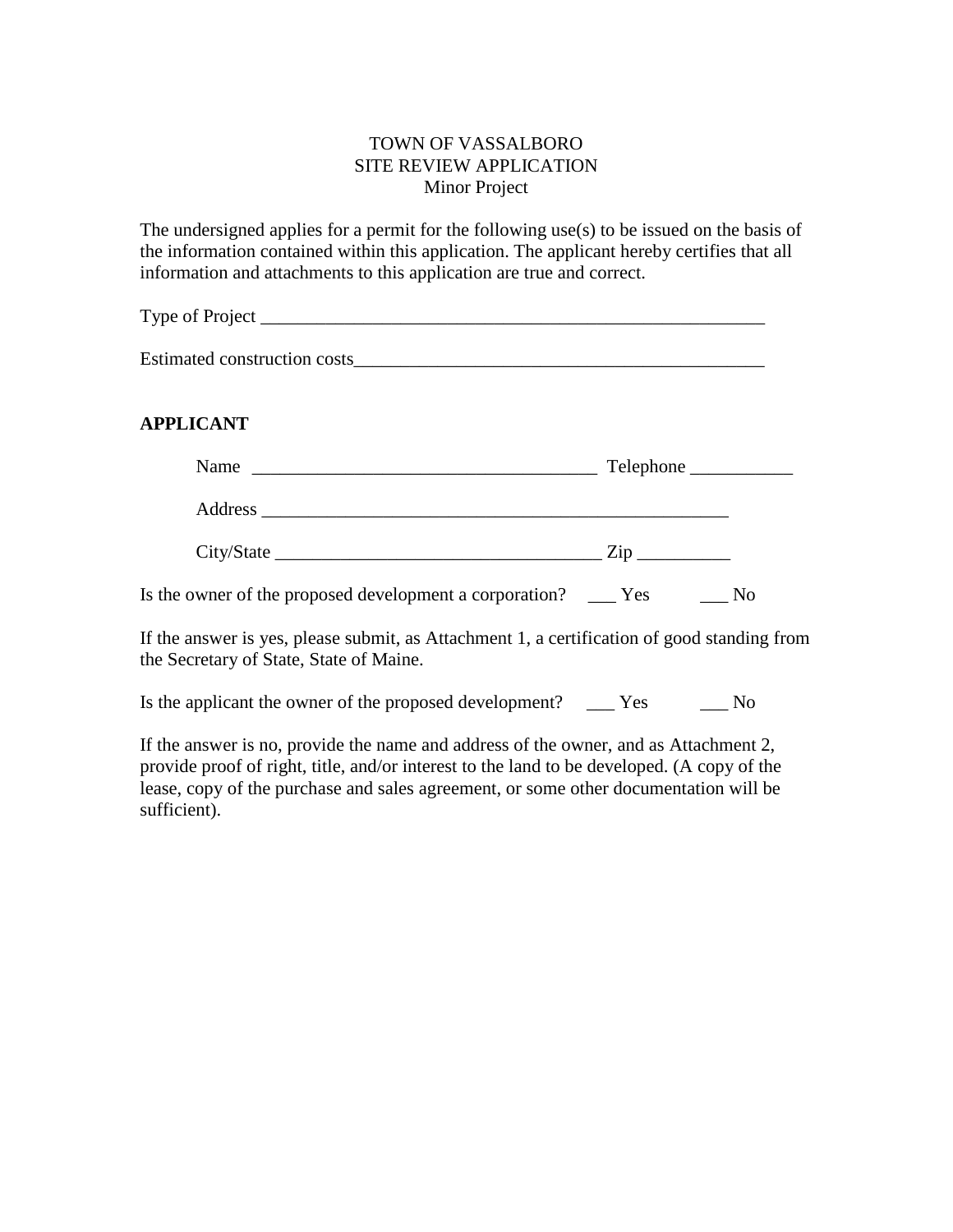### **LOCATION OF THE PROPERTY**

Map \_\_\_\_\_ Lot \_\_\_\_\_

Submit, as Attachment 3, a copy of a DeLorme Maine Gazateer map on which is marked the location of the parcel to be developed. A USGS map may be substituted.

Is the property part of a subdivision? \_\_\_\_\_ Yes \_\_\_\_\_\_ No

What is the name of the subdivision?

Is any part of the development site within 250 feet of any rivers, streams, water courses, ponds, and/or lakes?

 $\frac{1}{\sqrt{1 - \frac{1}{\sqrt{1 + \frac{1}{\sqrt{1 + \frac{1}{\sqrt{1 + \frac{1}{\sqrt{1 + \frac{1}{\sqrt{1 + \frac{1}{\sqrt{1 + \frac{1}{\sqrt{1 + \frac{1}{\sqrt{1 + \frac{1}{\sqrt{1 + \frac{1}{\sqrt{1 + \frac{1}{\sqrt{1 + \frac{1}{\sqrt{1 + \frac{1}{\sqrt{1 + \frac{1}{\sqrt{1 + \frac{1}{\sqrt{1 + \frac{1}{\sqrt{1 + \frac{1}{\sqrt{1 + \frac{1}{\sqrt{1 + \frac{1}{\sqrt{1 + \frac{1}{\sqrt{1 + \frac{1}{\sqrt{1 +$ 

What road(s) provide access to your location? \_\_\_\_\_\_\_\_\_\_\_\_\_\_\_\_\_\_\_\_\_\_\_\_\_\_\_\_\_\_\_\_\_\_

Names of abutting landowners:

Submit, as Attachment 4, a list of names, addresses and identifying lot numbers of all abutters. This information is available in the Town Office.

Have the abutting landowners been notified that a Site Review application has been filed?

\_\_\_ Yes \_\_\_ No

Submit, as Attachment 5, a copy of the letter notifying the landowners and the green return receipt requested cards.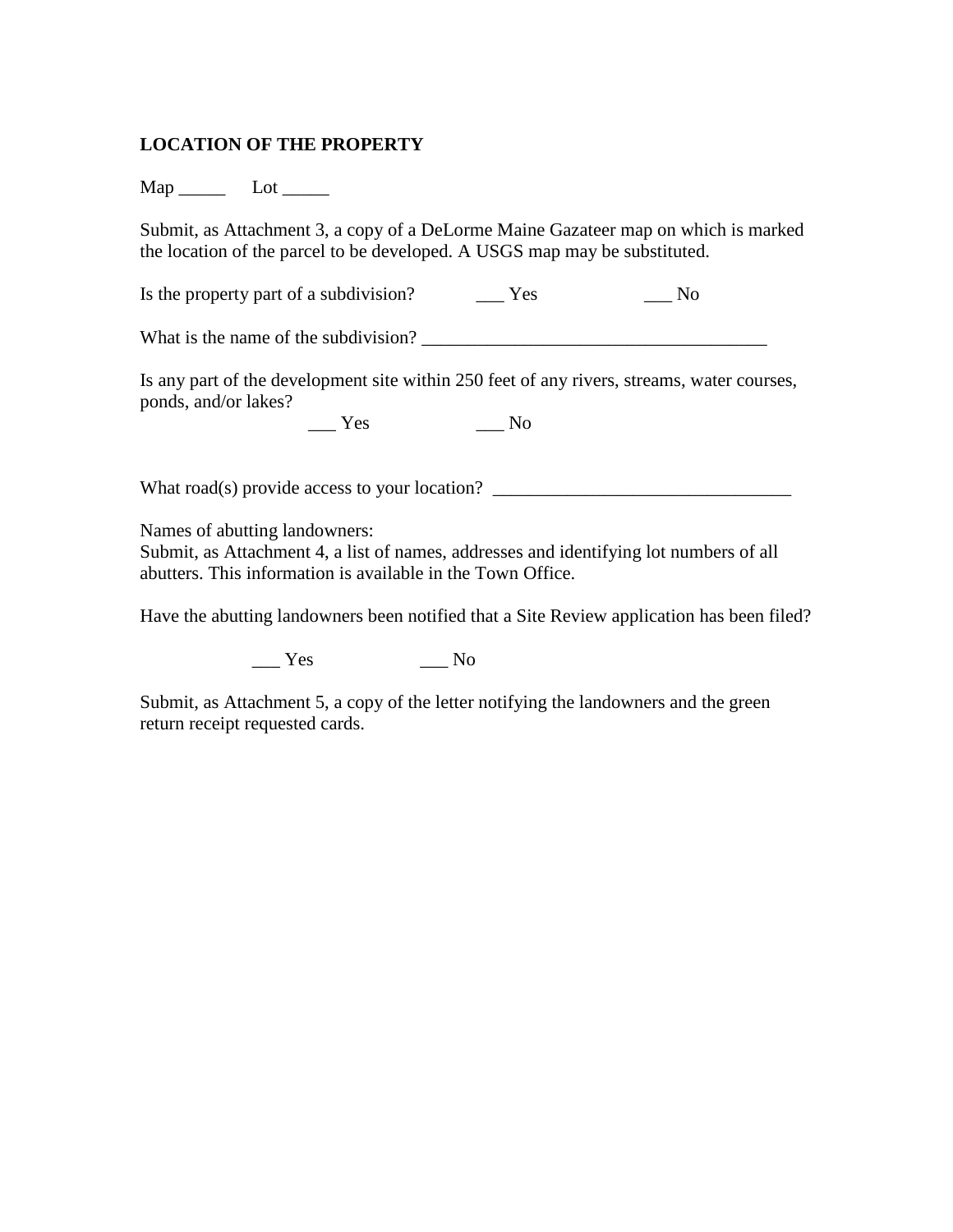## **DEVELOPMENT LOT INFORMATION**

Size of lot \_\_\_\_\_\_\_\_ acres Give the size in square feet if less than two  $(2)$  acres Road frontage \_\_\_\_\_\_\_\_\_\_\_\_\_ Shore frontage (if applicable) \_\_\_\_\_\_\_\_\_\_\_\_\_\_ Total area to be developed \_\_\_\_\_\_\_\_\_\_\_\_ square feet/acres. Give the size in square feet if less than two  $(2)$  acres.

Describe the current use of the property.

Submit, as Attachment 6, a scale drawing that shows the area within 300 feet of the proposed development **as it currently exists**. The drawing should be drawn to a scale of not less than one (1) inch equals fifty (50) feet ( $1"$  = 50') and show the following:

- \_\_\_ property lines \_\_\_ existing structures
- \_\_\_ existing sewerage disposal facilities
- \_\_\_ existing utility lines \_\_\_\_ existing wet areas (swamps, bogs, marshes) \_\_\_ existing wells
	- \_\_\_ existing roads<br>\_\_\_ rivers
- $\equiv$  existing driveways
- \_\_\_ streams \_\_\_ ponds and lakes
- \_\_\_ wooded and open (field) areas
- \_\_\_ steep slopes (show direction)
- \_\_\_ any existing easements
- \_\_\_ existing right-of-ways \_\_\_ map and lot from town tax maps
- \_\_\_ contours at intervals of not more than ten (10) feet
- \_\_\_ scale and north arrow \_\_\_ name and address of property owner
- \_\_\_ dimensions of existing features and distances from property lines
- \_\_\_ location of existing natural features
	- (water courses, marshes, rock outcroppings stands of trees)
- \_\_\_ location and size of existing water/sewer mains
- location and size of existing culverts, storm drains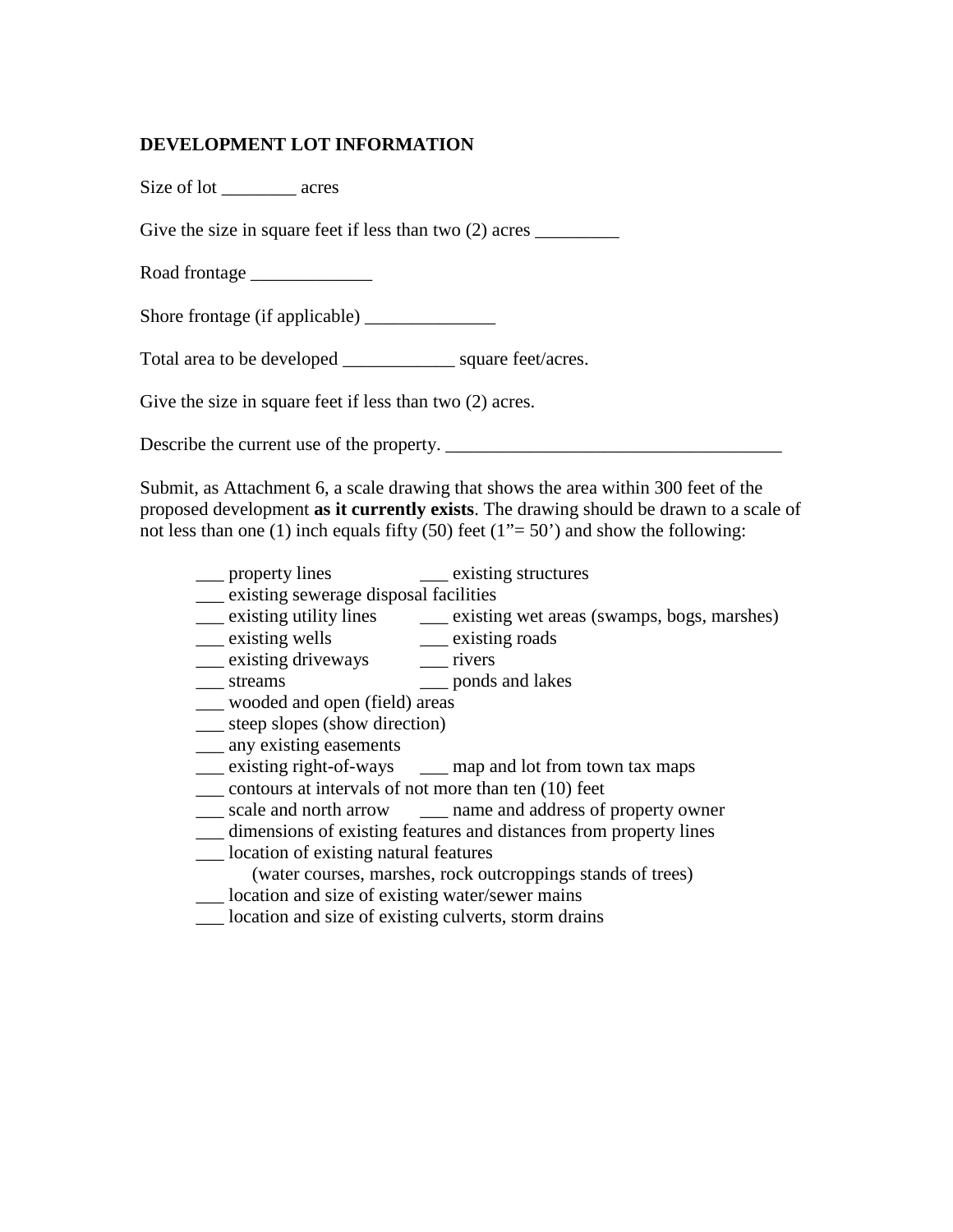# **DEVELOPMENT INFORMATION**

Provide a detailed description of the work to be conducted at the site. Please be as clear as possible. Attach a separate sheet if necessary.

| $\sqrt{N}$<br>If yes, what $kind(s)$ of building(s) are proposed?                                                            |  |  |
|------------------------------------------------------------------------------------------------------------------------------|--|--|
| Distance building(s) will be set back from the access road.                                                                  |  |  |
| Distance buildings(s) will be set back from any water body _____________________                                             |  |  |
|                                                                                                                              |  |  |
| Type of foundation (check one)                                                                                               |  |  |
|                                                                                                                              |  |  |
| ___ frost walls ____ posts ____ other (explain)                                                                              |  |  |
| Are any signs to be erected? ___ Yes ____ No Lighted? ___ Yes ___ No<br>If yes, describe the dimensions, colors and location |  |  |
| Describe any type of outdoor lighting to be used. _______________________________                                            |  |  |
| If yes, provide the following information                                                                                    |  |  |
| Length _______________ right-of-way width _________                                                                          |  |  |
| Travel width _______________ number of culverts __________                                                                   |  |  |
|                                                                                                                              |  |  |
| Who will be responsible for continued road maintenance of all roads within the                                               |  |  |
| Parking and/or other areas to be stripped or graded and not revegetated ___Yes __ No                                         |  |  |
|                                                                                                                              |  |  |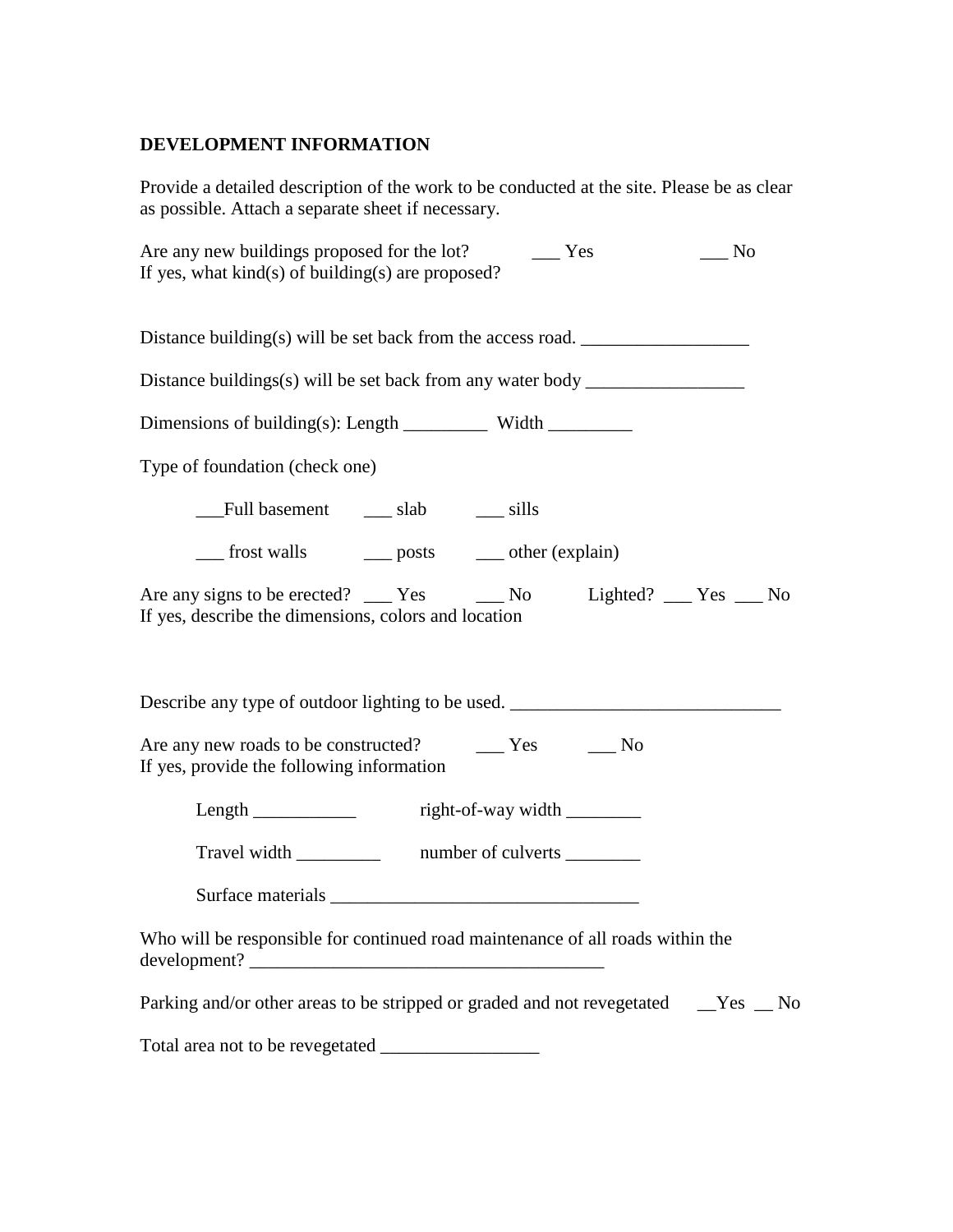### **DEVELOPMENT SITE PLAN**

Submit, as Attachment 7, a scale drawing of the area after the development has been completed. The plan should be drawn to the same scale as Attachment 6 (no less than  $1" = 50"$ ) and contain any proposed changes to the site. The drawing may be a copy of the first attachment with proposed additions/changes in a separate color. Colorized site plans should include a color identification key.

- \_\_ Name, address and contact information of owner/developer
- \_\_ scale and north arrow
- \_\_ any proposed well location
- \_\_ size, shape, and location of existing and proposed buildings
- \_\_ location and dimensions of parking areas
- \_\_ location and dimensions loading/unloading facilities
- \_\_ points of ingress/egress of vehicles to and from site to public ways
- \_\_ location of existing and proposed easements and rights-of-way
- \_\_ location and dimensions of pedestrian access ways
- \_\_ location of outdoor lighting
- \_\_ location and type of plantings and/or screenings
- \_\_ location and type of signs and advertising features

Type of sewage disposal

Existing \_\_\_\_\_\_\_\_\_\_\_\_\_\_\_\_\_\_\_\_\_\_\_\_\_\_\_\_\_\_\_\_\_\_\_\_\_

Proposed \_\_\_\_\_\_\_\_\_\_\_\_\_\_\_\_\_\_\_\_\_\_\_\_\_\_\_\_\_\_\_\_\_\_\_\_

Submit, as Attachment 8, a fully completed HHE-200 if applicable.

Water supply

Existing \_\_\_\_\_\_\_\_\_\_\_\_\_\_\_\_\_\_\_\_\_\_\_\_\_\_\_\_\_\_\_\_\_\_\_\_

Proposed  $\blacksquare$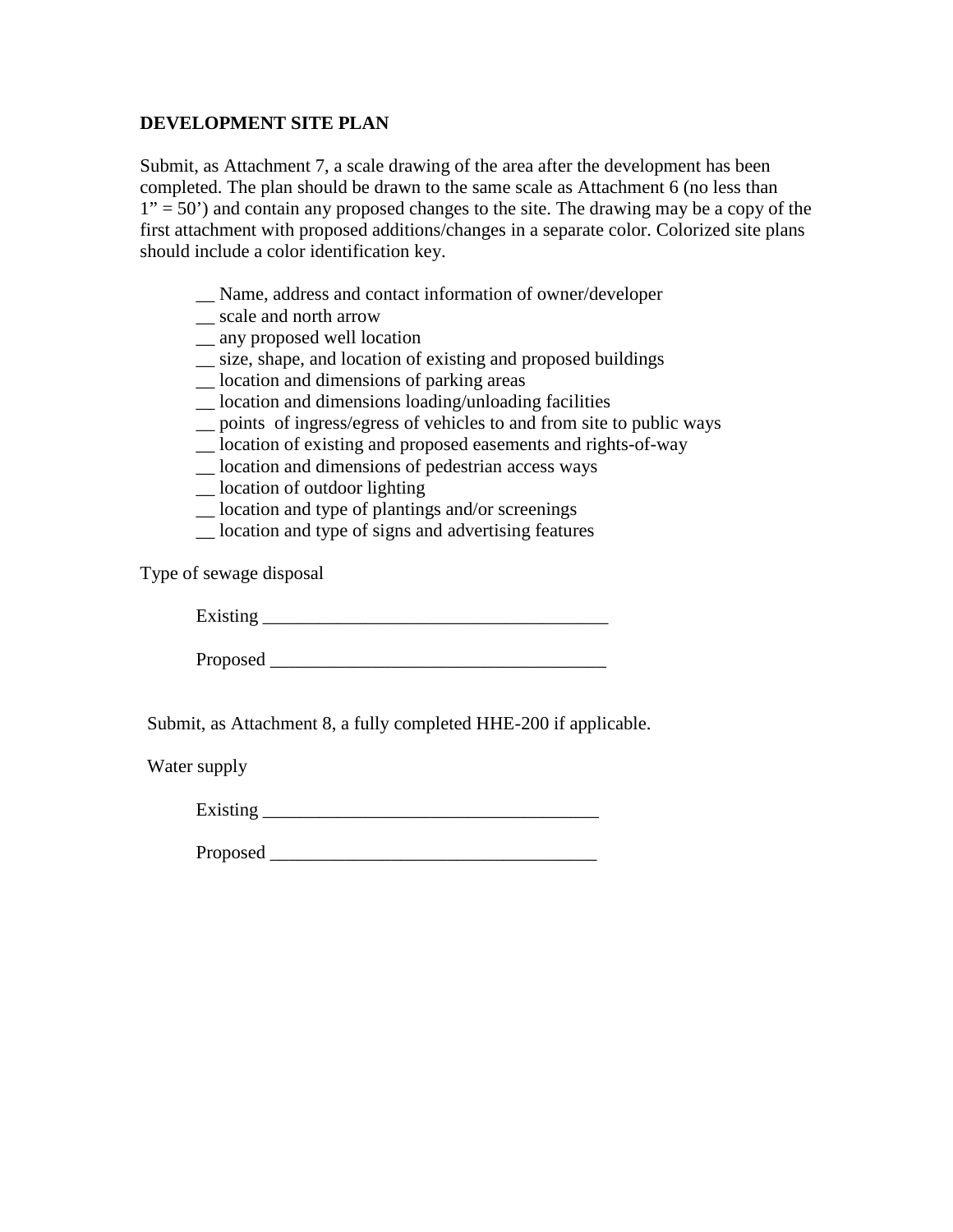### **PERFORMANCE STANDARDS**

Please address the following questions regarding to the project proposal. The burden of proof is on the applicant and such burden shall include the production of evidence necessary to complete the application. Responses to the following questions (also found in the Site Review Ordinance Section IX, Part A, subsections 1-10) shall constitute evidence of compliance and should include details that will provide a complete picture of the project. One-word responses will likely not provide that information.

1. How will the provisions for vehicular loading, unloading, parking, and circulation on the site and onto adjacent public streets and ways eliminate any safety hazards?

- 2. What steps will be taken to insure that use, location or height of existing and proposed structures will not be detrimental to other public or private development in the neighborhood?
- 3. How will any on-site landscaping and buffer strips provide adequate protection to neighboring properties?
- 4. How will the proposed project, so far as can be determined, not impose undue burdens so as to exceed the capacity of sanitary and storm drains, solid waste, fire protection and other resources?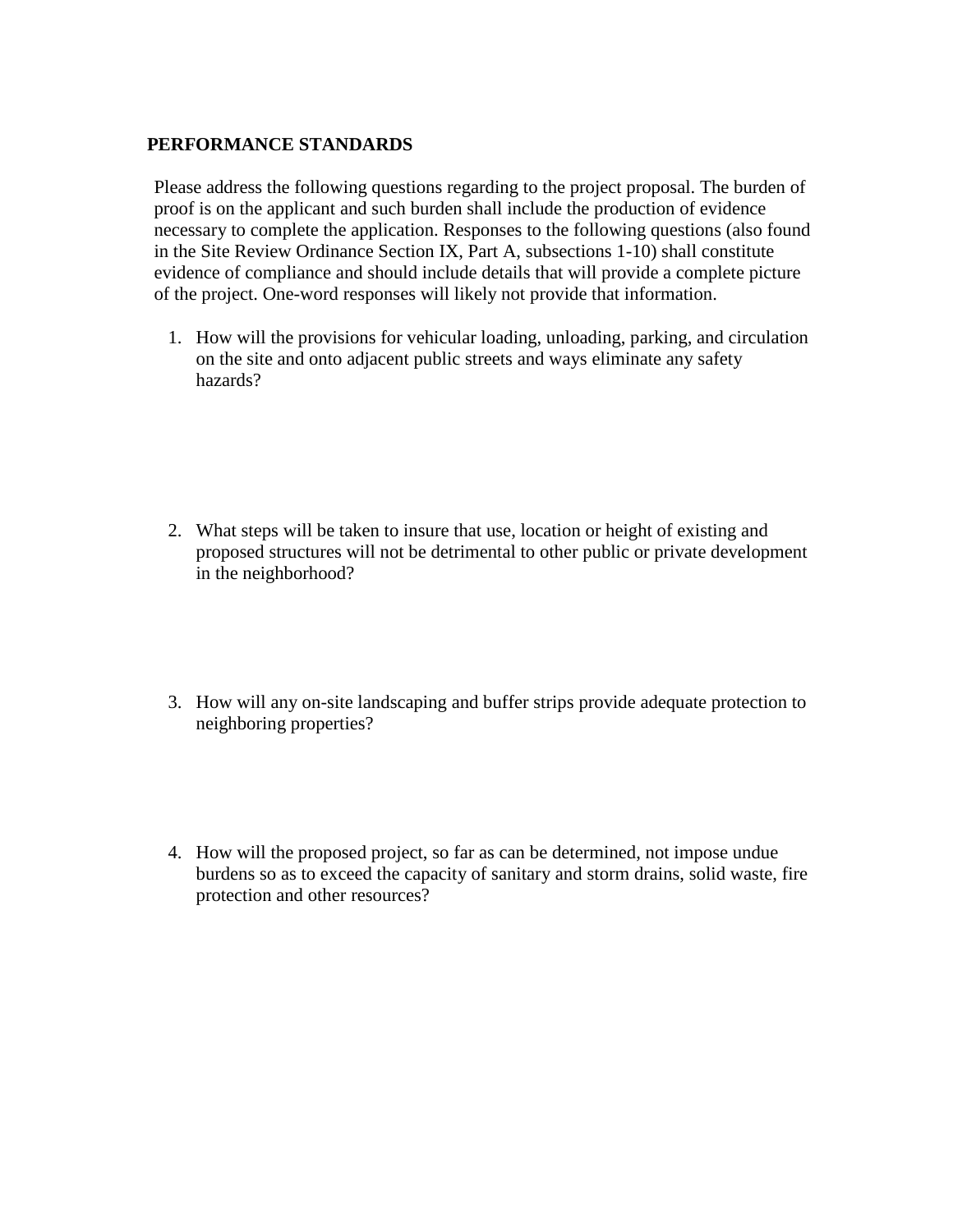5. How does the site plan provide sufficient information to show storm water will be adequately drained from the site with no adverse impact on other property or publicly-owned drainage systems?

6. How will soil erosion and other impacts on surface and ground water be prevented?

7. How will the provisions for exterior lighting not create hazards to motorists traveling on adjacent public streets and provide for the safety of the building's occupants? How will such provisions not diminish the value or usability of adjacent properties?

8. What evidence of financial capability has been provided so as to complete the development as planned? This evidence could include a letter of support from an accredited financial institution or some other means of documenting financial solvency.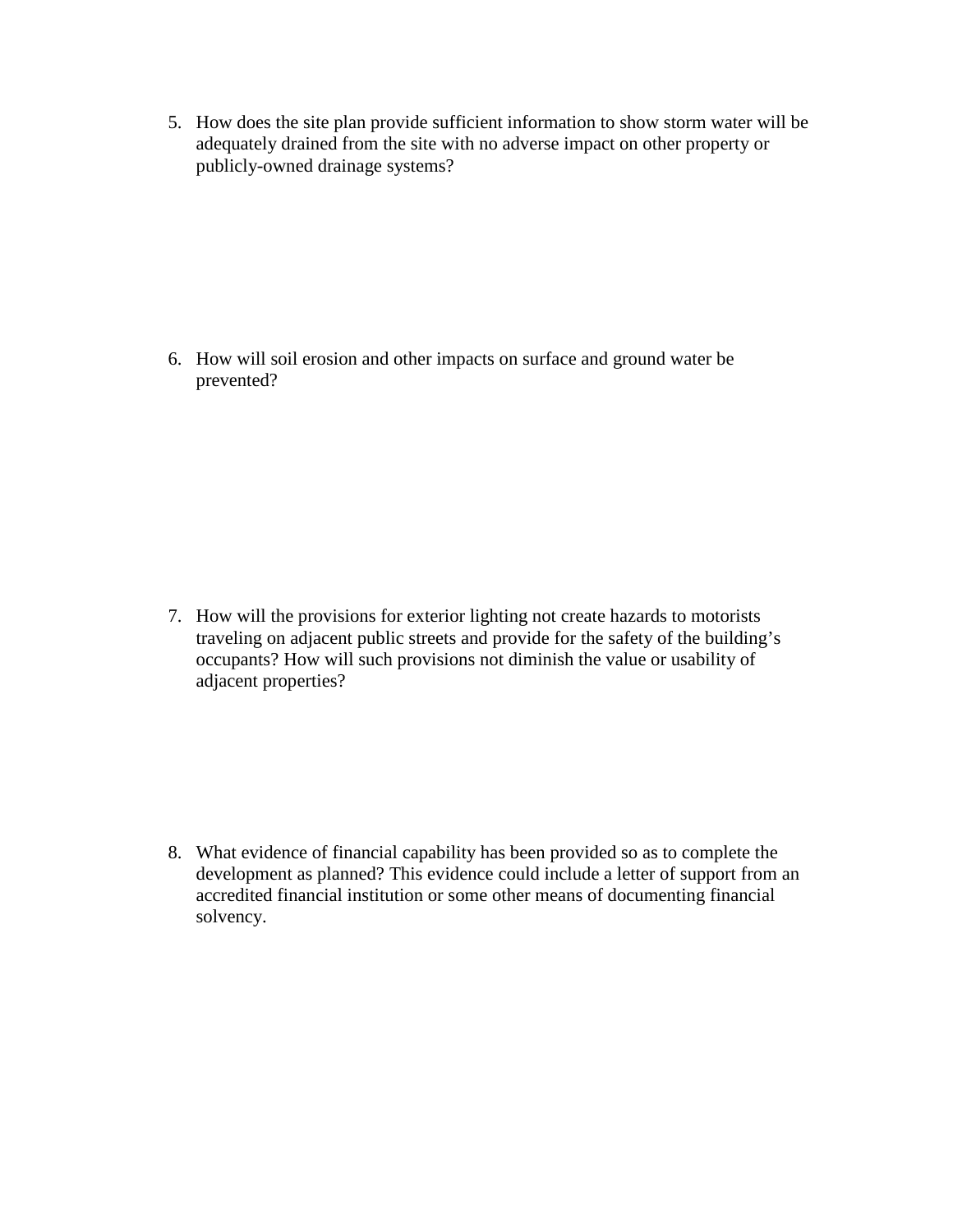9. What provisions have been made to insure that the proposed development not create safety hazards and provide adequate access for emergency vehicles to the site and to all buildings on the site?

10. What provisions have been made to insure that the proposed development will not adversely affect the use and enjoyment of abutting property as a result of noise, vibrations, fumes, odor, dust, glare, or other cause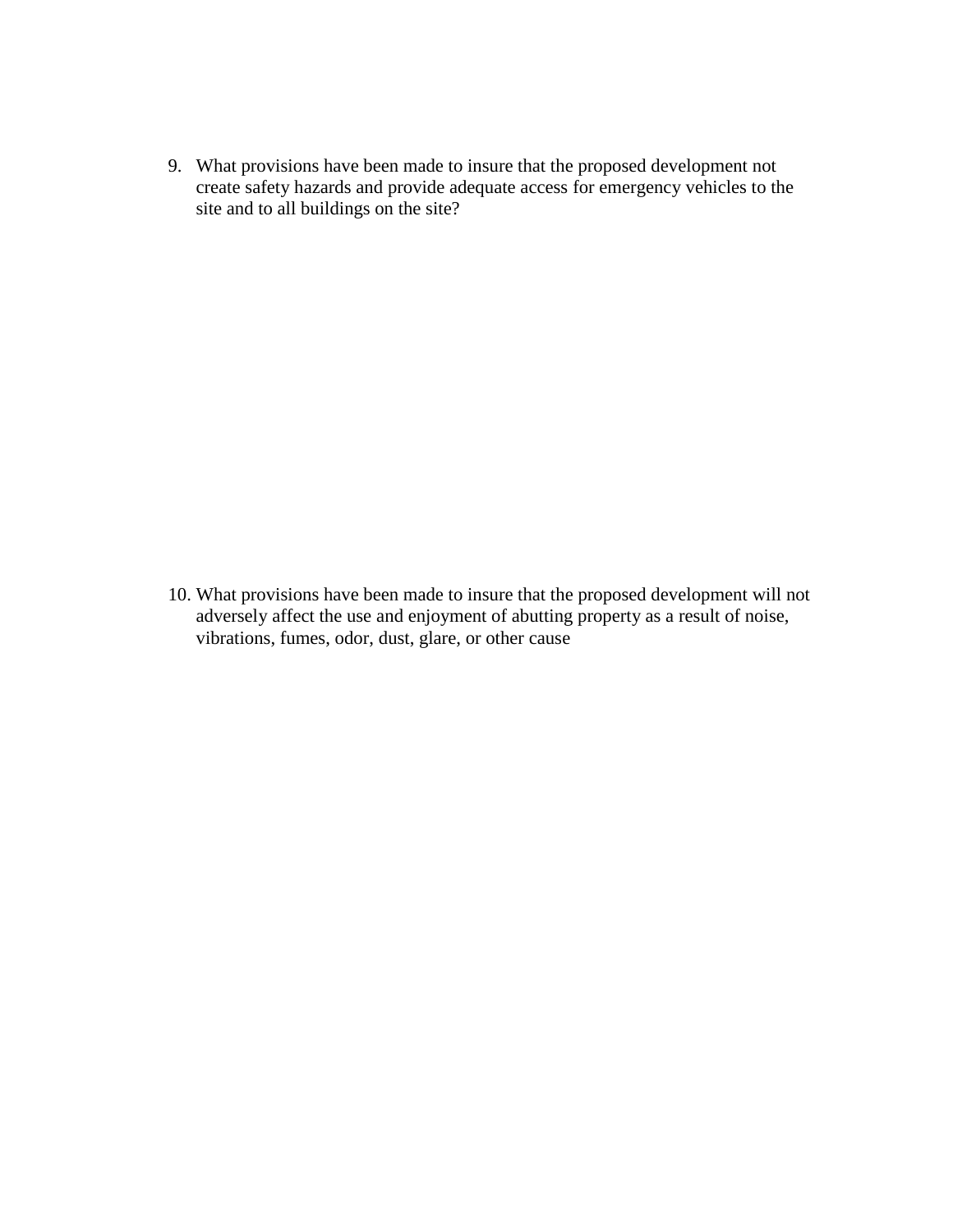### **SITE REVIEW ORDINANCE SECTION IX. PERFORMANCE STANDARDS – Minor**

- A. The Site Plan shall be approved, unless the Planning Board makes a written finding that the applicant is not able to meet one or more of these standards. In all instances, the burden of proof shall be on the applicant and such burden of proof shall include the production of evidence necessary to complete the application.
	- 1. The provisions for vehicular loading and unloading and parking and for vehicular and pedestrian circulation on the site and onto adjacent public streets and ways will create no hazards to safety. *Internal Vehicular Circulation - The layout of the site must provide for the safe movement of passenger, service and emergency vehicles through the site.*
	- 2. The location or height of proposed structures and the proposed uses thereof will not be detrimental to other public or private development in the neighborhood.
	- 3. The provision for on-site landscaping provides adequate protection to neighboring properties from detrimental features of the development.
	- 4. The proposed use will not impose undue burdens so as to exceed the capacity of the sewers, sanitary and storm drains, water, solid waste, fire protection, or other public facilities.
	- 5. The Site Plan provides sufficient information to show that storm water will be adequately drained from the site with no adverse impact oh other property or publicly-owned drainage systems.
	- 6. Soil erosion and all other adverse impacts on the soil ground water and surface water shall be prevented. Ground water shall not be adversely impacted in quality or quantity.
	- 7. The provisions for exterior lighting do not create hazards to motorists traveling on adjacent public streets and are adequate for the safety of occupants or users of the site and such provisions will not damage the value and diminish the usability of adjacent properties.
	- 8. An applicant for Site Plan approval has provided evidence of his financial capability to complete the development as planned.
	- 9. The proposed development will not create safety hazards and will provide adequate access for emergency vehicles to the site, and to all buildings on the site.